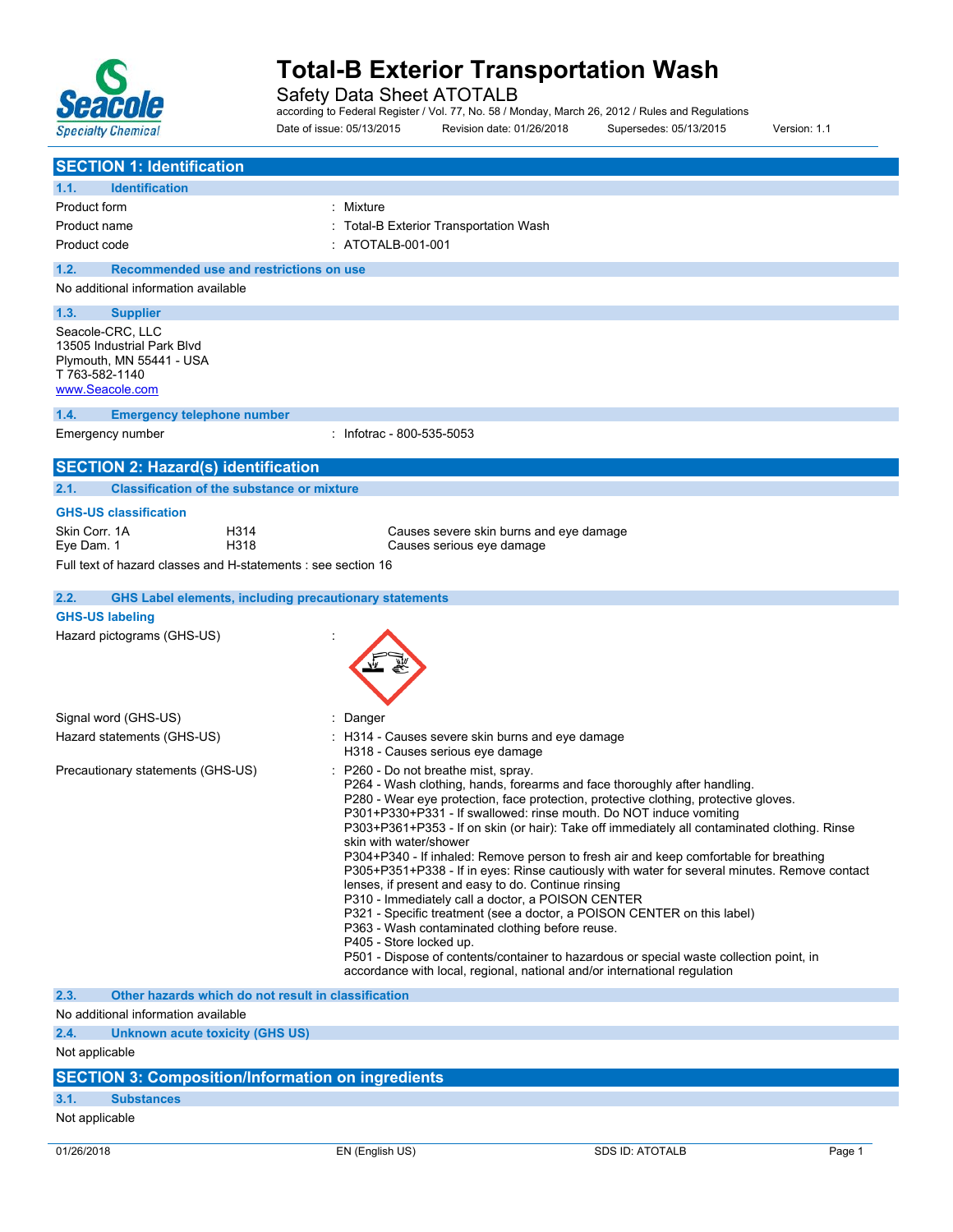Safety Data Sheet

according to Federal Register / Vol. 77, No. 58 / Monday, March 26, 2012 / Rules and Regulations

| 3.2.<br><b>Mixtures</b>                  |                           |                |                                                                      |
|------------------------------------------|---------------------------|----------------|----------------------------------------------------------------------|
| <b>Name</b>                              | <b>Product identifier</b> | $\frac{9}{6}$  | <b>GHS-US classification</b>                                         |
| Sodium Metasilicate                      | (CAS-No.) 6834-92-0       | $3 - 5$        | Skin Corr. 1A. H314<br>Eye Dam. 1, H318                              |
| Potassium Hydroxide                      | (CAS-No.) 1310-58-3       | $1 - 3$        | Acute Tox. 4 (Oral), H302<br>Skin Corr. 1A, H314<br>Eye Dam. 1, H318 |
| Ethox. Cocoalkylmethyl Quat. Ammon. Chlo | (CAS-No.) 61791-10-4      | 1 - 3          | Eye Dam. 1, H318                                                     |
| 1-Hydroxyethylidene Bisphosphonic Acid   | (CAS-No.) 2809-21-4       | $1 - 3$        | Acute Tox. 4 (Oral), H302                                            |
| Poly(Oxy-1,2-Ethanediyl), A-Undecyl-W-Hy | (CAS-No.) 34398-01-1      | $1 - 3$        | Acute Tox. 4 (Oral), H302<br>Eye Dam. 1, H318                        |
| Sodium Hydroxide                         | (CAS-No.) 1310-73-2       | $1.02 - 1.052$ | Skin Corr. 1A. H314<br>Eye Dam. 1, H318                              |

Full text of hazard classes and H-statements : see section 16

| <b>SECTION 4: First-aid measures</b>                                    |                                                                                                                                                                                 |  |  |  |  |  |
|-------------------------------------------------------------------------|---------------------------------------------------------------------------------------------------------------------------------------------------------------------------------|--|--|--|--|--|
| <b>Description of first aid measures</b><br>4.1.                        |                                                                                                                                                                                 |  |  |  |  |  |
| First-aid measures general                                              | : Never give anything by mouth to an unconscious person. If you feel unwell, seek medical<br>advice (show the label where possible).                                            |  |  |  |  |  |
| First-aid measures after inhalation                                     | : Remove victim to fresh air and keep at rest in a position comfortable for breathing. Immediately<br>call a poison center or doctor/physician.                                 |  |  |  |  |  |
| First-aid measures after skin contact                                   | : Remove/Take off immediately all contaminated clothing. Rinse skin with water/shower.<br>Immediately call a poison center or doctor/physician.                                 |  |  |  |  |  |
| First-aid measures after eye contact                                    | : Rinse cautiously with water for several minutes. Remove contact lenses, if present and easy to<br>do. Continue rinsing. Immediately call a poison center or doctor/physician. |  |  |  |  |  |
| First-aid measures after ingestion                                      | : Rinse mouth. Do NOT induce vomiting. Immediately call a poison center or doctor/physician.                                                                                    |  |  |  |  |  |
| 4.2.<br>Most important symptoms and effects (acute and delayed)         |                                                                                                                                                                                 |  |  |  |  |  |
| Potential Adverse human health effects and<br>symptoms                  | : Based on available data, the classification criteria are not met.                                                                                                             |  |  |  |  |  |
| Symptoms/effects                                                        | : Causes severe skin burns and eye damage.                                                                                                                                      |  |  |  |  |  |
| Symptoms/effects after eye contact                                      | : Causes serious eye damage.                                                                                                                                                    |  |  |  |  |  |
| 4.3.<br>Immediate medical attention and special treatment, if necessary |                                                                                                                                                                                 |  |  |  |  |  |
| No additional information available                                     |                                                                                                                                                                                 |  |  |  |  |  |
| <b>SECTION 5: Fire-fighting measures</b>                                |                                                                                                                                                                                 |  |  |  |  |  |
| 5.1.                                                                    | Suitable (and unsuitable) extinguishing media                                                                                                                                   |  |  |  |  |  |
| Suitable extinguishing media                                            | : Foam. Dry powder. Carbon dioxide. Water spray. Sand.                                                                                                                          |  |  |  |  |  |
|                                                                         |                                                                                                                                                                                 |  |  |  |  |  |

| Unsuitable extinguishing media |                                                                     | : Do not use a heavy water stream.                                                                                                                                   |  |  |  |
|--------------------------------|---------------------------------------------------------------------|----------------------------------------------------------------------------------------------------------------------------------------------------------------------|--|--|--|
| 5.2.                           | Specific hazards arising from the chemical                          |                                                                                                                                                                      |  |  |  |
| Reactivity                     |                                                                     | : Thermal decomposition generates : Corrosive vapors.                                                                                                                |  |  |  |
| 5.3.                           | Special protective equipment and precautions for fire-fighters      |                                                                                                                                                                      |  |  |  |
|                                | Firefighting instructions                                           | : Use water spray or fog for cooling exposed containers. Exercise caution when fighting any<br>chemical fire. Prevent fire-fighting water from entering environment. |  |  |  |
| Protection during firefighting |                                                                     | : Do not enter fire area without proper protective equipment, including respiratory protection.                                                                      |  |  |  |
|                                | <b>SECTION 6: Accidental release measures</b>                       |                                                                                                                                                                      |  |  |  |
| 6.1.                           | Personal precautions, protective equipment and emergency procedures |                                                                                                                                                                      |  |  |  |
| 611                            | For non-emergency personnel                                         |                                                                                                                                                                      |  |  |  |

| <b>U.L.L.</b> TVI HUITUINGINGIUV DUISUINGI<br>Emergency procedures | : Evacuate unnecessary personnel.            |  |  |  |  |
|--------------------------------------------------------------------|----------------------------------------------|--|--|--|--|
| For emergency responders<br>6.1.2.<br>Protective equipment         | : Equip cleanup crew with proper protection. |  |  |  |  |
| Emergency procedures                                               | : Ventilate area.                            |  |  |  |  |

# **6.2. Environmental precautions**

Prevent entry to sewers and public waters. Notify authorities if liquid enters sewers or public waters.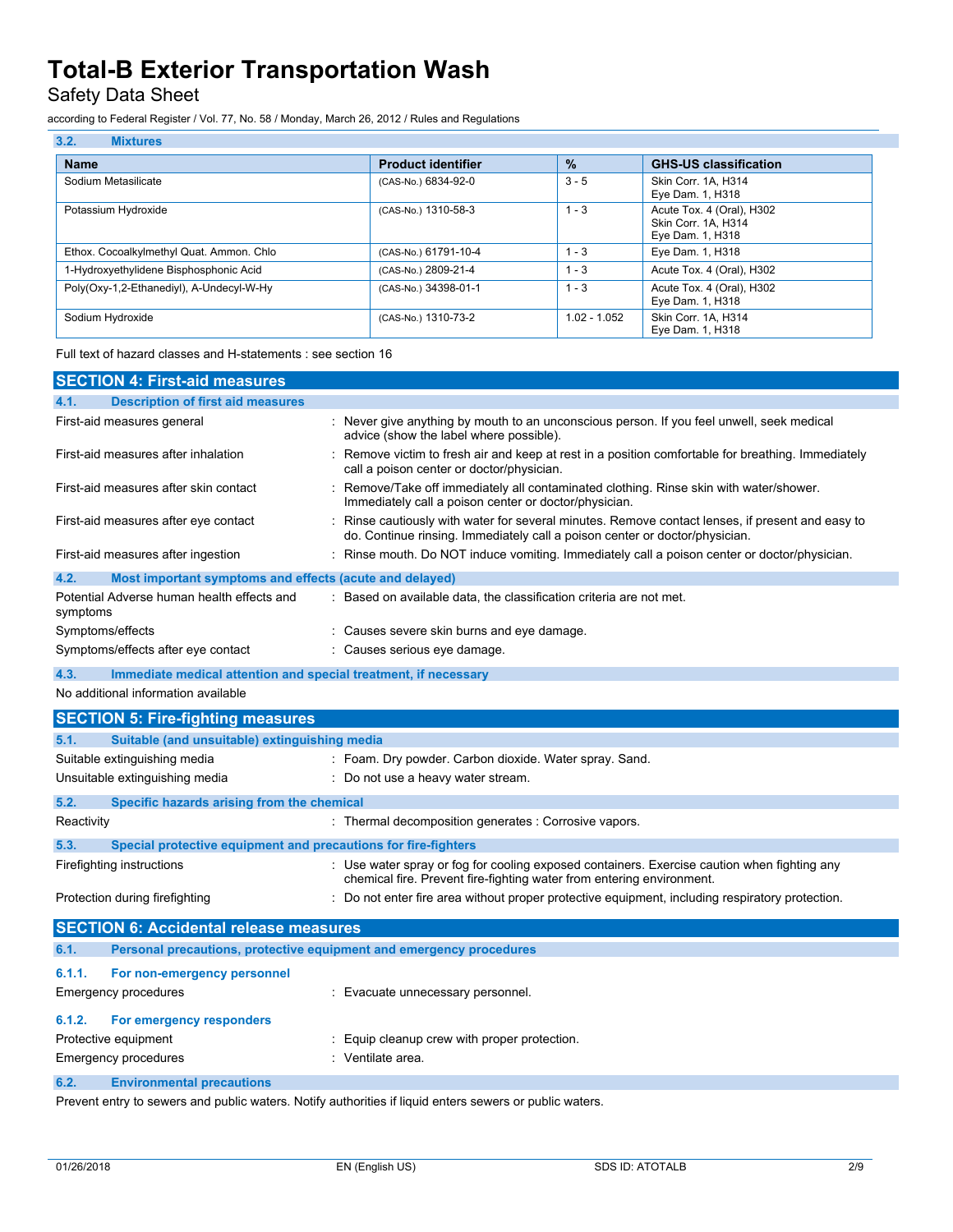Safety Data Sheet

according to Federal Register / Vol. 77, No. 58 / Monday, March 26, 2012 / Rules and Regulations

## **6.3. Methods and material for containment and cleaning up** Methods for cleaning up : Soak up spills with inert solids, such as clay or diatomaceous earth as soon as possible. Collect spillage. Store away from other materials.

# **6.4. Reference to other sections**

See Heading 8. Exposure controls and personal protection.

| <b>SECTION 7: Handling and storage</b>       |                                                                                                                                                                                                                                                                                                        |  |  |  |  |
|----------------------------------------------|--------------------------------------------------------------------------------------------------------------------------------------------------------------------------------------------------------------------------------------------------------------------------------------------------------|--|--|--|--|
| <b>Precautions for safe handling</b><br>7.1. |                                                                                                                                                                                                                                                                                                        |  |  |  |  |
| Precautions for safe handling                | : Wash hands and other exposed areas with mild soap and water before eating, drinking or<br>smoking and when leaving work. Provide good ventilation in process area to prevent formation<br>of vapor. Do not breathe dust/fume/gas/mist/vapors/spray. Avoid contact during<br>pregnancy/while nursing. |  |  |  |  |
| Hygiene measures                             | : Wash hands, forearms and face thoroughly after handling.                                                                                                                                                                                                                                             |  |  |  |  |
| 7.2.                                         | Conditions for safe storage, including any incompatibilities                                                                                                                                                                                                                                           |  |  |  |  |
| Technical measures                           | : Comply with applicable regulations.                                                                                                                                                                                                                                                                  |  |  |  |  |
| Storage conditions                           | $\therefore$ Keep only in the original container in a cool, well ventilated place away from $\therefore$ Keep container<br>closed when not in use.                                                                                                                                                     |  |  |  |  |
| Incompatible products                        | : Strong bases. Strong acids.                                                                                                                                                                                                                                                                          |  |  |  |  |
| Incompatible materials                       | : Sources of ignition. Direct sunlight.                                                                                                                                                                                                                                                                |  |  |  |  |

# **SECTION 8: Exposure controls/personal protection**

### **8.1. Control parameters**

| Sodium Hydroxide (1310-73-2)                          |                                     |                      |  |  |  |  |
|-------------------------------------------------------|-------------------------------------|----------------------|--|--|--|--|
| <b>ACGIH</b>                                          | Local name                          | Sodium hydroxide     |  |  |  |  |
| <b>ACGIH</b>                                          | Remark (ACGIH)                      | URT, eye, & skin irr |  |  |  |  |
| <b>OSHA</b>                                           | OSHA PEL (TWA) (mg/m <sup>3</sup> ) | $2 \text{ mg/m}^3$   |  |  |  |  |
| Potassium Hydroxide (1310-58-3)                       |                                     |                      |  |  |  |  |
| <b>ACGIH</b>                                          | Local name                          | Potassium hydroxide  |  |  |  |  |
| <b>ACGIH</b>                                          | Remark (ACGIH)                      | URT, eye, & skin irr |  |  |  |  |
| Sodium Metasilicate (6834-92-0)                       |                                     |                      |  |  |  |  |
| Not applicable                                        |                                     |                      |  |  |  |  |
| 1-Hydroxyethylidene Bisphosphonic Acid (2809-21-4)    |                                     |                      |  |  |  |  |
| Not applicable                                        |                                     |                      |  |  |  |  |
| Poly(Oxy-1,2-Ethanediyl), A-Undecyl-W-Hy (34398-01-1) |                                     |                      |  |  |  |  |
| Not applicable                                        |                                     |                      |  |  |  |  |
| Ethox. Cocoalkylmethyl Quat. Ammon. Chlo (61791-10-4) |                                     |                      |  |  |  |  |
| Not applicable                                        |                                     |                      |  |  |  |  |

### **8.2. Appropriate engineering controls**

No additional information available

**8.3. Individual protection measures/Personal protective equipment**

### **Personal protective equipment:**

Avoid all unnecessary exposure.

### **Hand protection:**

Wear protective gloves.

### **Eye protection:**

Chemical goggles or face shield

#### **Skin and body protection:**

Wear suitable protective clothing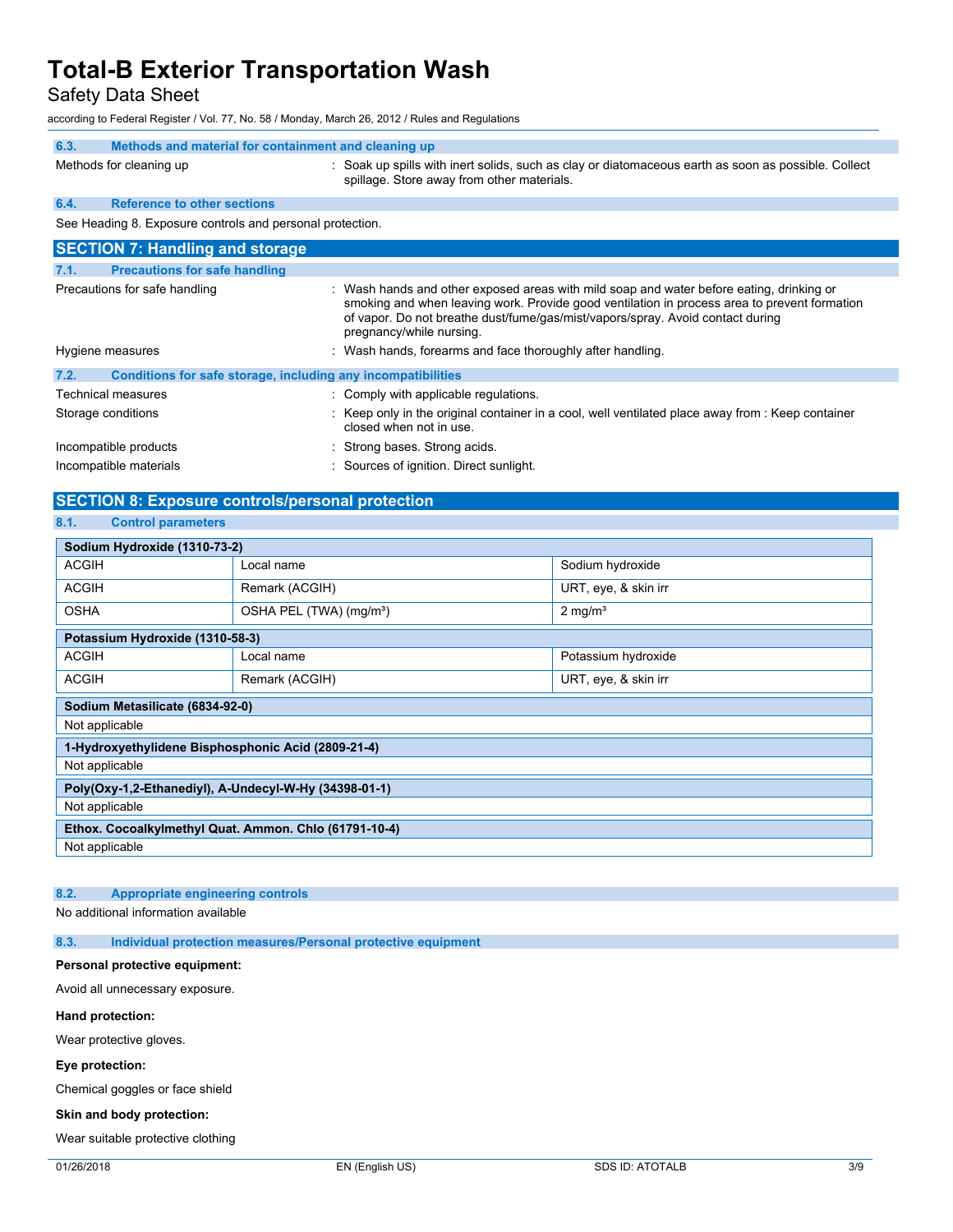# Safety Data Sheet

according to Federal Register / Vol. 77, No. 58 / Monday, March 26, 2012 / Rules and Regulations

## **Respiratory protection:**

Wear appropriate mask

### **Other information:**

Do not eat, drink or smoke during use.

# **SECTION 9: Physical and chemical properties**

| 9.1.<br>Information on basic physical and chemical properties |   |                   |  |  |
|---------------------------------------------------------------|---|-------------------|--|--|
| Physical state                                                |   | Liquid            |  |  |
| Color                                                         |   | Yellow            |  |  |
| Odor                                                          |   | characteristic    |  |  |
| Odor threshold                                                |   | No data available |  |  |
| рH                                                            |   | 13.2              |  |  |
| pH solution                                                   |   | 12.1(3%)          |  |  |
| Melting point                                                 |   | No data available |  |  |
| Freezing point                                                |   | No data available |  |  |
| Boiling point                                                 |   | No data available |  |  |
| Flash point                                                   |   | No data available |  |  |
| Relative evaporation rate (butyl acetate=1)                   | ÷ | No data available |  |  |
| Flammability (solid, gas)                                     |   | Non flammable.    |  |  |
| Vapor pressure                                                |   | No data available |  |  |
| Relative vapor density at 20 °C                               |   | No data available |  |  |
| Relative density                                              |   | No data available |  |  |
| Specific gravity / density                                    |   | 1.09              |  |  |
| Solubility                                                    |   | No data available |  |  |
| Log Pow                                                       |   | No data available |  |  |
| Auto-ignition temperature                                     |   | No data available |  |  |
| Decomposition temperature                                     |   | No data available |  |  |
| Viscosity, kinematic                                          |   | No data available |  |  |
| Viscosity, dynamic                                            |   | No data available |  |  |
| <b>Explosion limits</b>                                       |   | No data available |  |  |
| <b>Explosive properties</b>                                   |   | No data available |  |  |
| Oxidizing properties                                          |   | No data available |  |  |
|                                                               |   |                   |  |  |

### **9.2. Other information**

No additional information available

|                  | <b>SECTION 10: Stability and reactivity</b>                                                |
|------------------|--------------------------------------------------------------------------------------------|
| 10.1.            | <b>Reactivity</b>                                                                          |
|                  | Thermal decomposition generates : Corrosive vapors.                                        |
| 10.2.            | <b>Chemical stability</b>                                                                  |
| Not established. |                                                                                            |
| 10.3.            | <b>Possibility of hazardous reactions</b>                                                  |
| Not established. |                                                                                            |
| 10.4.            | <b>Conditions to avoid</b>                                                                 |
|                  | Direct sunlight. Extremely high or low temperatures.                                       |
| 10.5.            | <b>Incompatible materials</b>                                                              |
|                  | Strong acids. Strong bases.                                                                |
| 10.6.            | <b>Hazardous decomposition products</b>                                                    |
|                  | fume. Carbon monoxide. Carbon dioxide. Thermal decomposition generates : Corrosive vapors. |
|                  | <b>SECTION 11: Toxicological information</b>                                               |
| 11.1.            | Information on toxicological effects                                                       |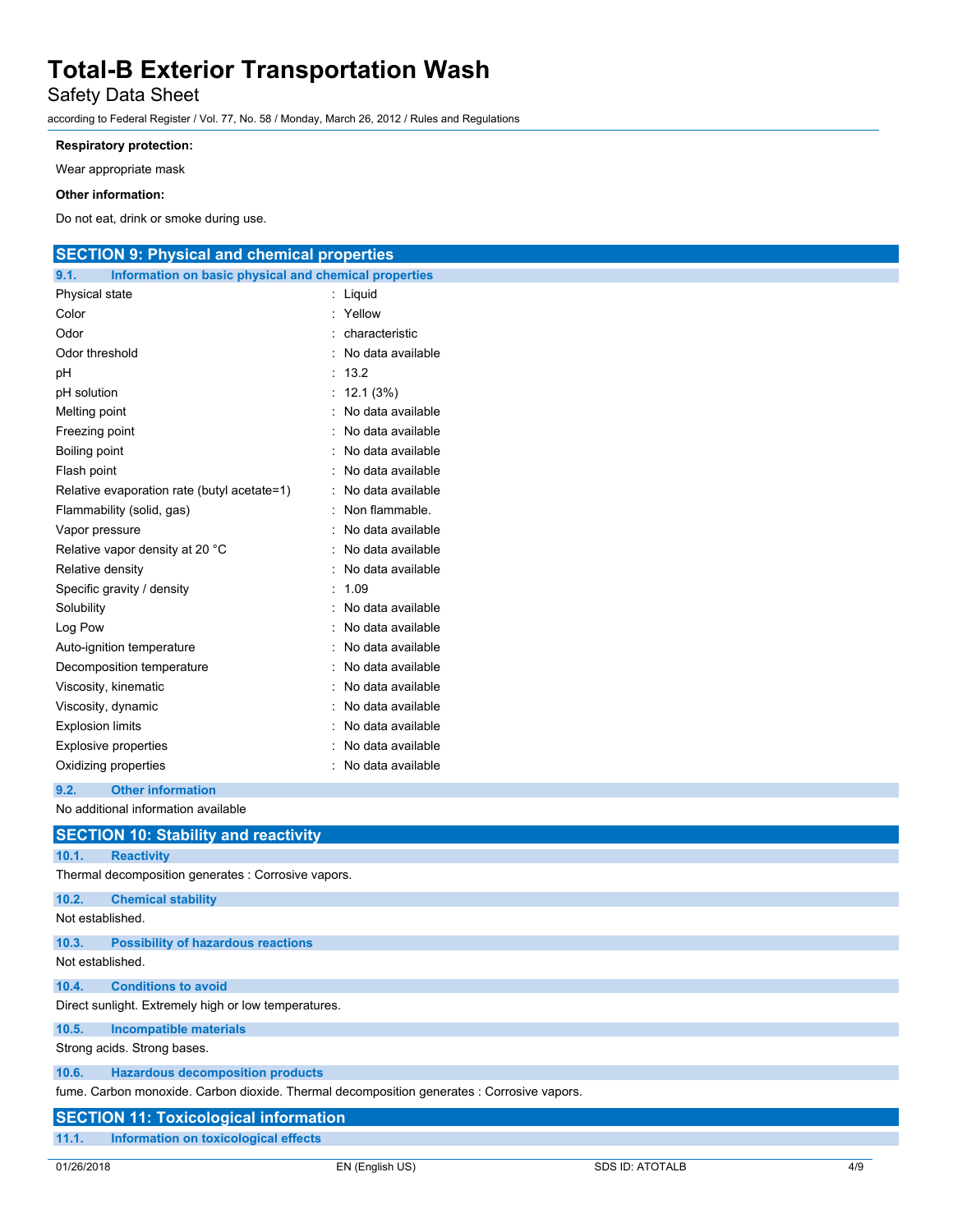Safety Data Sheet

according to Federal Register / Vol. 77, No. 58 / Monday, March 26, 2012 / Rules and Regulations

| Acute toxicity                                         | : Not classified                                                                                    |
|--------------------------------------------------------|-----------------------------------------------------------------------------------------------------|
| Potassium Hydroxide (1310-58-3)                        |                                                                                                     |
| LD50 oral rat                                          | 333 mg/kg (Equivalent or similar to OECD 425, Rat, Male, Experimental value)                        |
| ATE US (oral)                                          | 333 mg/kg body weight                                                                               |
| Sodium Metasilicate (6834-92-0)                        |                                                                                                     |
| LD50 dermal rat                                        | > 5000 mg/kg body weight (OECD 402: Acute Dermal Toxicity, 24 h, Rat, Male/female, Read-<br>across) |
| LC50 inhalation rat (mg/l)                             | > 2.06 mg/l air (OECD 403: Acute Inhalation Toxicity, 4 h, Rat, Male/female, Read-across)           |
| 1-Hydroxyethylidene Bisphosphonic Acid (2809-21-4)     |                                                                                                     |
| LD50 oral rat                                          | 1878 mg/kg (Rat, Male/female, Calculated value)                                                     |
| LD50 dermal rabbit                                     | > 10000 mg/kg (24 h, Rabbit, Male/female, Literature study)                                         |
| ATE US (oral)                                          | 1878 mg/kg body weight                                                                              |
| Poly(Oxy-1,2-Ethanediyl), A-Undecyl-W-Hy (34398-01-1)  |                                                                                                     |
| LD50 oral rat                                          | 700 - 1700 mg/kg                                                                                    |
| LD50 dermal rat                                        | > 2000 mg/kg                                                                                        |
| ATE US (oral)                                          | 700 mg/kg body weight                                                                               |
| Ethox. Cocoalkylmethyl Quat. Ammon. Chlo (61791-10-4)  |                                                                                                     |
| LD50 oral rat                                          | > 2000 mg/kg                                                                                        |
| Skin corrosion/irritation                              | : Causes severe skin burns and eye damage.                                                          |
|                                                        | pH: 13.2                                                                                            |
| Serious eye damage/irritation                          | Causes serious eye damage.                                                                          |
|                                                        | pH: 13.2                                                                                            |
| Respiratory or skin sensitization                      | Not classified                                                                                      |
| Germ cell mutagenicity                                 | Not classified                                                                                      |
| Carcinogenicity                                        | Not classified                                                                                      |
| Reproductive toxicity                                  | Not classified                                                                                      |
| Specific target organ toxicity - single exposure       | Not classified                                                                                      |
| Specific target organ toxicity - repeated<br>exposure  | : Not classified                                                                                    |
| Aspiration hazard                                      | : Not classified                                                                                    |
| Potential Adverse human health effects and<br>symptoms | Based on available data, the classification criteria are not met.                                   |
| Symptoms/effects                                       | : Causes severe skin burns and eye damage.                                                          |
| Symptoms/effects after eye contact                     | Causes serious eye damage.                                                                          |

| <b>SECTION 12: Ecological information</b> |  |
|-------------------------------------------|--|
| 12.1. Toxicity                            |  |

|  |  |  |  | . . |  |
|--|--|--|--|-----|--|
|  |  |  |  |     |  |

| Sodium Hydroxide (1310-73-2)                       |                                                                                                                               |  |  |
|----------------------------------------------------|-------------------------------------------------------------------------------------------------------------------------------|--|--|
| LC50 fish 1                                        | 45.4 mg/l (Other, 96 h, Salmo gairdneri, Static system, Fresh water, Experimental value)                                      |  |  |
| EC50 Daphnia 1                                     | 40.4 mg/l (Other, 48 h, Ceriodaphnia sp., Experimental value)                                                                 |  |  |
| Potassium Hydroxide (1310-58-3)                    |                                                                                                                               |  |  |
| LC50 fish 1                                        | 80 mg/l (96 h, Gambusia affinis, Static system, Fresh water, Experimental value)                                              |  |  |
| Sodium Metasilicate (6834-92-0)                    |                                                                                                                               |  |  |
| $LC50$ fish 1                                      | 210 mg/l (Equivalent or similar to OECD 203, 96 h, Brachydanio rerio, Semi-static system,<br>Fresh water, Experimental value) |  |  |
| EC50 Daphnia 1                                     | 1700 mg/l (EU Method C.2, 48 h, Daphnia magna, Static system, Fresh water, Read-across)                                       |  |  |
| 1-Hydroxyethylidene Bisphosphonic Acid (2809-21-4) |                                                                                                                               |  |  |
| LC50 fish 1                                        | 2180 mg/l (Equivalent or similar to OECD 203, 96 h, Cyprinodon variegatus, Static system,<br>Salt water, Experimental value)  |  |  |
| 01/26/2018                                         | EN (English US)<br>SDS ID: ATOTALB<br>5/9                                                                                     |  |  |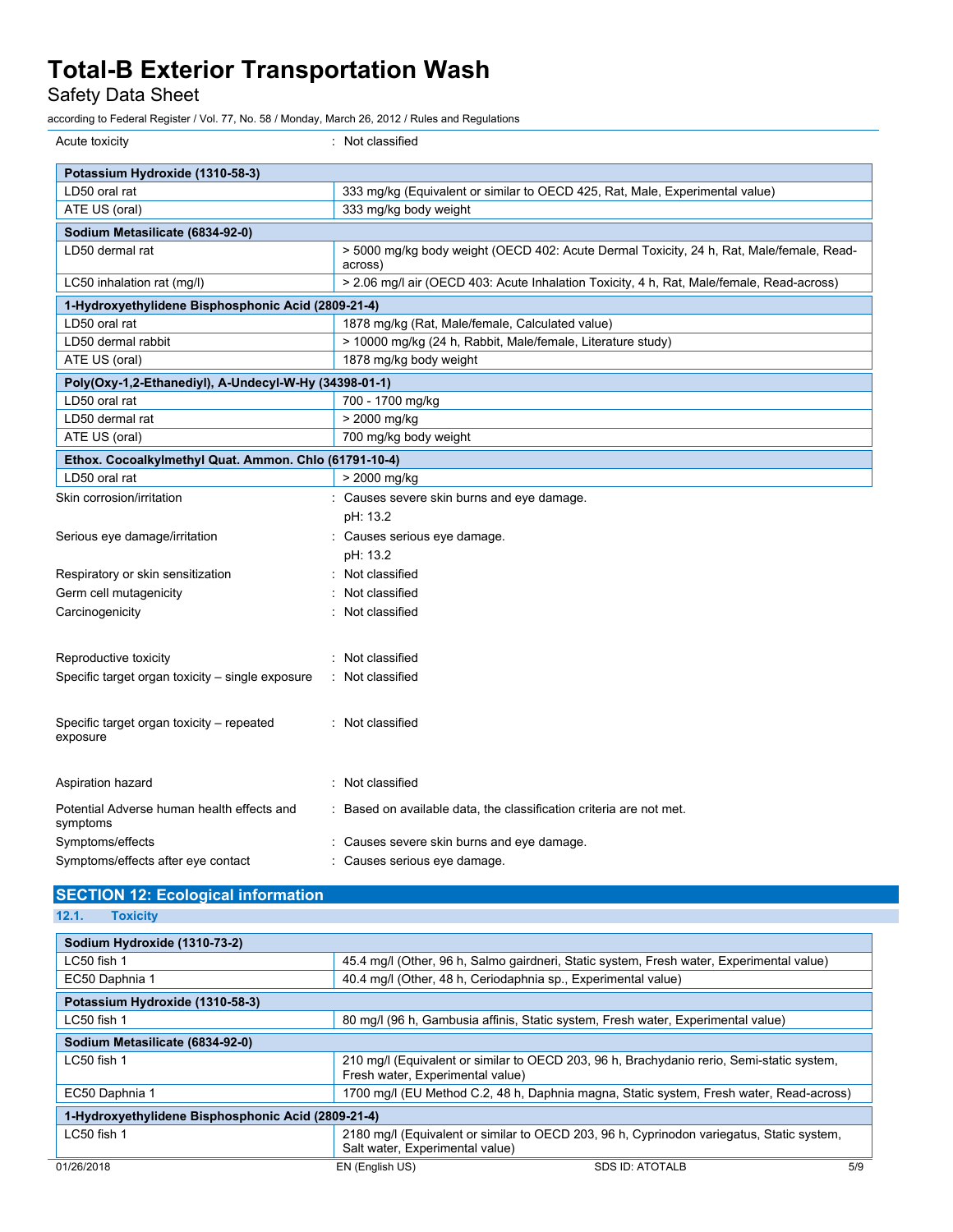Safety Data Sheet

according to Federal Register / Vol. 77, No. 58 / Monday, March 26, 2012 / Rules and Regulations

| 1-Hydroxyethylidene Bisphosphonic Acid (2809-21-4)    |                                                                                                                                    |  |
|-------------------------------------------------------|------------------------------------------------------------------------------------------------------------------------------------|--|
| EC50 Daphnia 1                                        | 527 mg/l (OECD 202: Daphnia sp. Acute Immobilisation Test, 48 h, Daphnia magna, Static<br>system, Fresh water, Experimental value) |  |
| Poly(Oxy-1,2-Ethanediyl), A-Undecyl-W-Hy (34398-01-1) |                                                                                                                                    |  |
| LC50 fish 1                                           | 1 - 10 mg/l Fathead Minnow                                                                                                         |  |
| EC50 Daphnia 1                                        | 1 - 10 mg/l Daphnia magna                                                                                                          |  |
| ErC50 (algae)                                         | $1 - 10$ mg/l                                                                                                                      |  |
| Ethox. Cocoalkylmethyl Quat. Ammon. Chlo (61791-10-4) |                                                                                                                                    |  |
| LC50 fish 1                                           | 10 - 20 mg/l                                                                                                                       |  |
| ErC50 (algae)                                         | $1 - 5$ mg/l                                                                                                                       |  |
| 12.2.<br><b>Persistence and degradability</b>         |                                                                                                                                    |  |
| <b>Total-B Exterior Transportation Wash</b>           |                                                                                                                                    |  |
| Persistence and degradability                         | Not established.                                                                                                                   |  |
| Sodium Hydroxide (1310-73-2)                          |                                                                                                                                    |  |
| Persistence and degradability                         | Biodegradability: not applicable.                                                                                                  |  |
| Biochemical oxygen demand (BOD)                       | Not applicable (inorganic)                                                                                                         |  |
| Chemical oxygen demand (COD)                          | Not applicable (inorganic)                                                                                                         |  |
| ThOD                                                  | Not applicable (inorganic)                                                                                                         |  |
| Potassium Hydroxide (1310-58-3)                       |                                                                                                                                    |  |
| Persistence and degradability                         | Biodegradability: not applicable.                                                                                                  |  |
| Biochemical oxygen demand (BOD)                       | Not applicable                                                                                                                     |  |
| Chemical oxygen demand (COD)                          | Not applicable                                                                                                                     |  |
| <b>ThOD</b>                                           | Not applicable                                                                                                                     |  |
| BOD (% of ThOD)                                       | Not applicable                                                                                                                     |  |
| Sodium Metasilicate (6834-92-0)                       |                                                                                                                                    |  |
| Persistence and degradability                         | Biodegradability: not applicable.                                                                                                  |  |
| Biochemical oxygen demand (BOD)                       | Not applicable                                                                                                                     |  |
| Chemical oxygen demand (COD)                          | Not applicable                                                                                                                     |  |
| ThOD                                                  | Not applicable                                                                                                                     |  |
| BOD (% of ThOD)                                       | Not applicable                                                                                                                     |  |
| 1-Hydroxyethylidene Bisphosphonic Acid (2809-21-4)    |                                                                                                                                    |  |
| Persistence and degradability                         | Not readily biodegradable in the soil. Not readily biodegradable in water.                                                         |  |
| Chemical oxygen demand (COD)                          | 0.00026 g O <sub>2</sub> /g substance                                                                                              |  |
| 12.3.<br><b>Bioaccumulative potential</b>             |                                                                                                                                    |  |

| <b>Total-B Exterior Transportation Wash</b>        |                                                            |  |  |
|----------------------------------------------------|------------------------------------------------------------|--|--|
| Bioaccumulative potential                          | Not established.                                           |  |  |
| Sodium Hydroxide (1310-73-2)                       |                                                            |  |  |
| Bioaccumulative potential                          | No bioaccumulation data available.                         |  |  |
| Potassium Hydroxide (1310-58-3)                    |                                                            |  |  |
| Bioaccumulative potential                          | Bioaccumulation: not applicable.                           |  |  |
| Sodium Metasilicate (6834-92-0)                    |                                                            |  |  |
| Bioaccumulative potential                          | Bioaccumulation: not applicable.                           |  |  |
| 1-Hydroxyethylidene Bisphosphonic Acid (2809-21-4) |                                                            |  |  |
| BCF fish 1                                         | 71 (Other, 49 day(s), Cyprinus carpio, Experimental value) |  |  |
| Log Pow                                            | -3.5 (Experimental value, Other)                           |  |  |
| Bioaccumulative potential                          | Low potential for bioaccumulation (BCF $\leq$ 500).        |  |  |

## **12.4. Mobility in soil**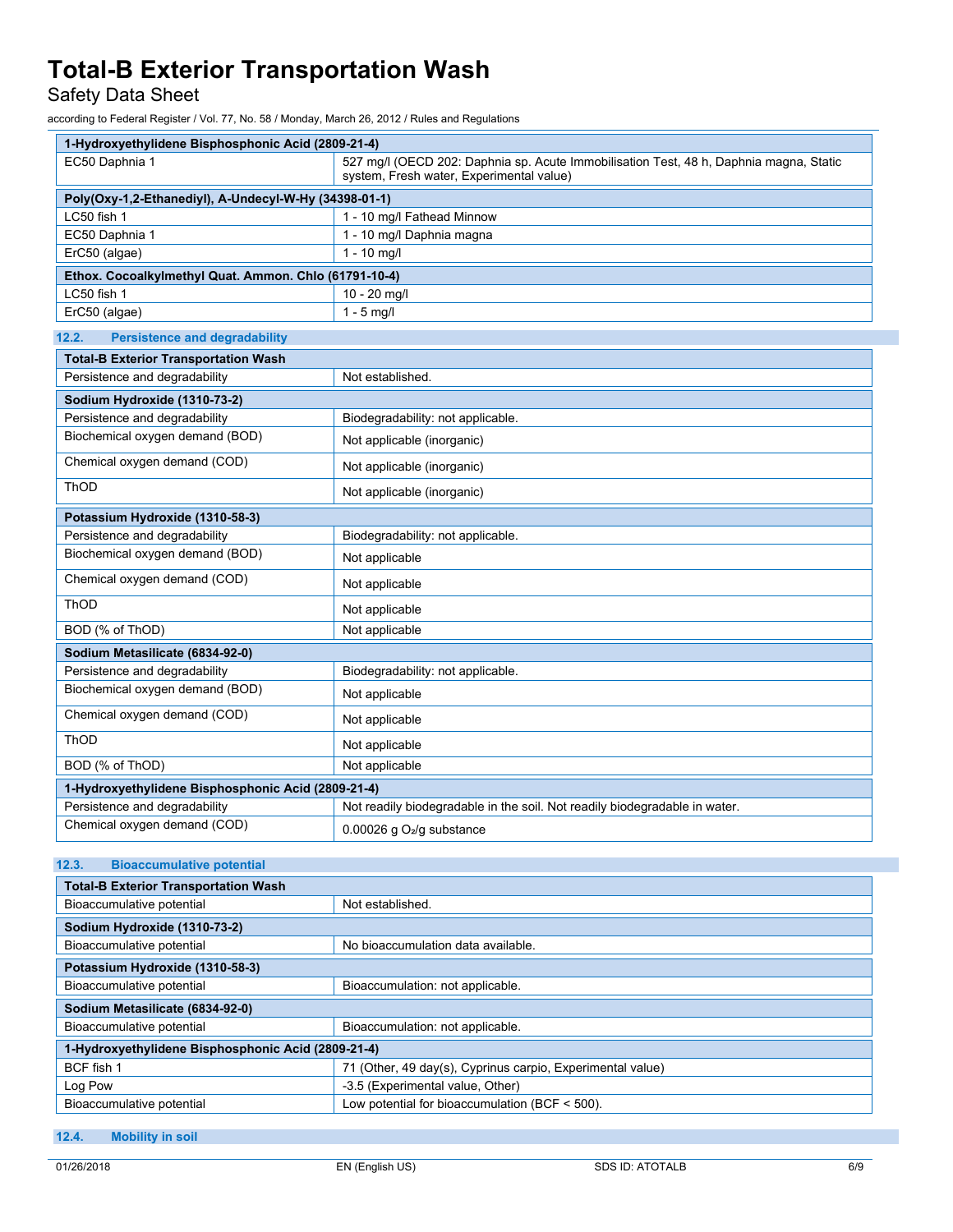Safety Data Sheet

according to Federal Register / Vol. 77, No. 58 / Monday, March 26, 2012 / Rules and Regulations

| Sodium Hydroxide (1310-73-2)                       |                                                        |  |
|----------------------------------------------------|--------------------------------------------------------|--|
| Ecology - soil                                     | No (test) data on mobility of the substance available. |  |
| Sodium Metasilicate (6834-92-0)                    |                                                        |  |
| Ecology - soil                                     | No (test)data on mobility of the substance available.  |  |
| 1-Hydroxyethylidene Bisphosphonic Acid (2809-21-4) |                                                        |  |
| Log Koc                                            | 4.22 (log Koc, Other, Experimental value)              |  |
| Ecology - soil                                     | Low potential for mobility in soil.                    |  |

#### **12.5. Other adverse effects**

Other information **contact to the environment** of the environment.

| <b>SECTION 13: Disposal considerations</b>                          |                                                                                                                                                                                                                                           |  |  |
|---------------------------------------------------------------------|-------------------------------------------------------------------------------------------------------------------------------------------------------------------------------------------------------------------------------------------|--|--|
| 13.1.<br><b>Disposal methods</b>                                    |                                                                                                                                                                                                                                           |  |  |
| Product/Packaging disposal recommendations                          | Dispose in a safe manner in accordance with local/national regulations. Dispose of<br>contents/container to hazardous or special waste collection point, in accordance with local,<br>regional, national and/or international regulation. |  |  |
| Ecology - waste materials                                           | : Avoid release to the environment.                                                                                                                                                                                                       |  |  |
| <b>SECTION 14: Transport information</b>                            |                                                                                                                                                                                                                                           |  |  |
| <b>Department of Transportation (DOT)</b><br>In accordance with DOT |                                                                                                                                                                                                                                           |  |  |
| Transport document description                                      | : NA1760 Compounds, cleaning liquid (Sodium Hydroxide), 8, II                                                                                                                                                                             |  |  |

UN-No.(DOT) : NA1760 Proper Shipping Name (DOT) : Compounds, cleaning liquid

Hazard labels (DOT) : 8 - Corrosive

- Sodium Hydroxide
- Class (DOT) : 8 Class 8 Corrosive material 49 CFR 173.136
- Packing group (DOT) **in the case of the COV**  $\cdot$  II Medium Danger
	-



DOT Packaging Non Bulk (49 CFR 173.xxx) : 202 DOT Packaging Bulk (49 CFR 173.xxx) : 242

DOT Symbols **EXECUTE:** D - Proper shipping name for domestic use only, or to and from Canada,G - Identifies PSN requiring a technical name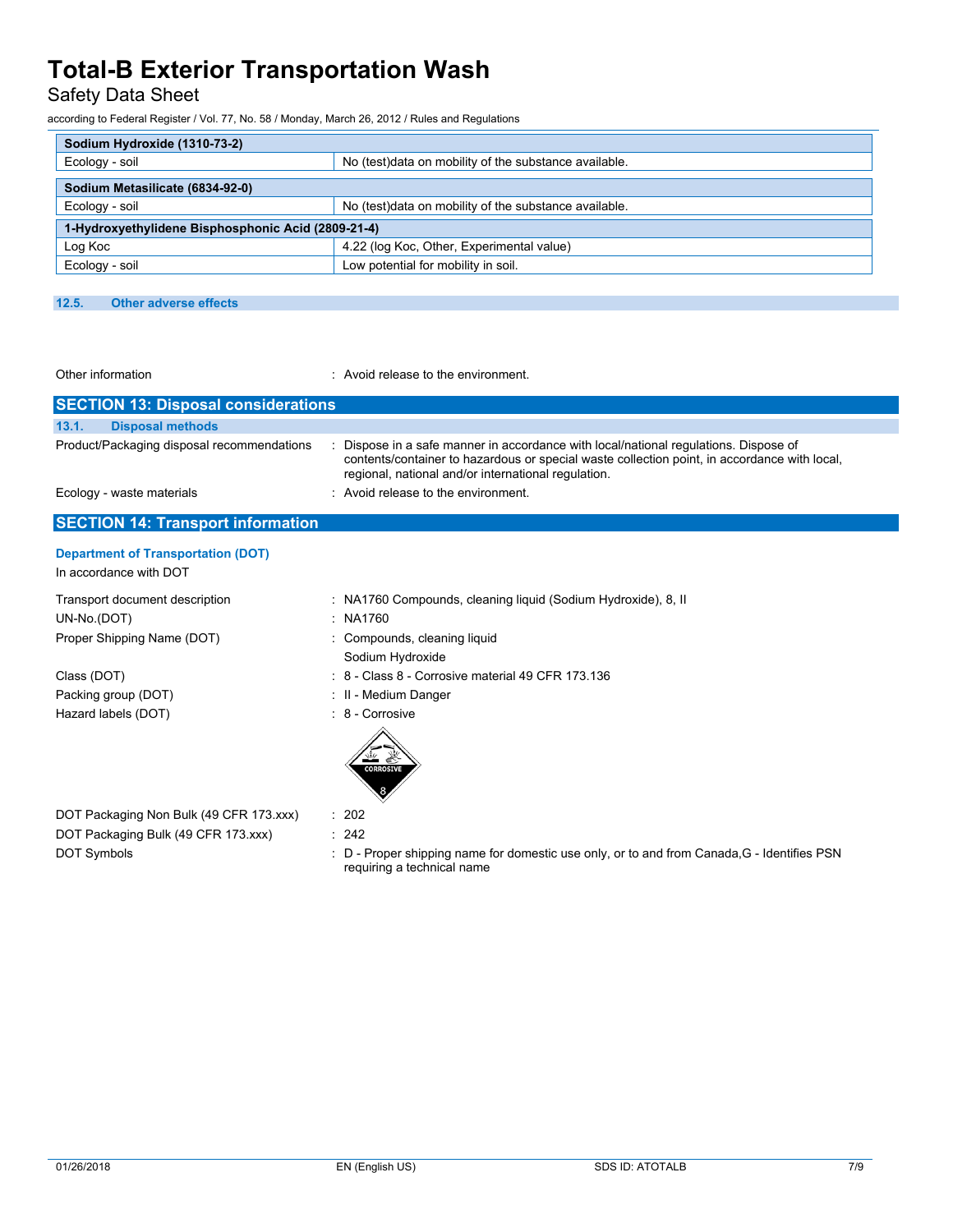Safety Data Sheet

according to Federal Register / Vol. 77, No. 58 / Monday, March 26, 2012 / Rules and Regulations

| DOT Special Provisions (49 CFR 172.102)                                   |  | B2 - MC 300, MC 301, MC 302, MC 303, MC 305, and MC 306 and DOT 406 cargo tanks are<br>not authorized.                                                                                                                                                                                                                                                                                                                                                                                                                                                                                                                                                                                                                                                                                                                                                                                                                                                                                                                                                                                                                                                                                                                                                                                                                                                                                                                                                                                                                                                                                                                                                                                                                                    |
|---------------------------------------------------------------------------|--|-------------------------------------------------------------------------------------------------------------------------------------------------------------------------------------------------------------------------------------------------------------------------------------------------------------------------------------------------------------------------------------------------------------------------------------------------------------------------------------------------------------------------------------------------------------------------------------------------------------------------------------------------------------------------------------------------------------------------------------------------------------------------------------------------------------------------------------------------------------------------------------------------------------------------------------------------------------------------------------------------------------------------------------------------------------------------------------------------------------------------------------------------------------------------------------------------------------------------------------------------------------------------------------------------------------------------------------------------------------------------------------------------------------------------------------------------------------------------------------------------------------------------------------------------------------------------------------------------------------------------------------------------------------------------------------------------------------------------------------------|
|                                                                           |  | IB2 - Authorized IBCs: Metal (31A, 31B and 31N); Rigid plastics (31H1 and 31H2); Composite<br>(31HZ1). Additional Requirement: Only liquids with a vapor pressure less than or equal to 110<br>kPa at 50 C (1.1 bar at 122 F), or 130 kPa at 55 C (1.3 bar at 131 F) are authorized.<br>N37 - This material may be shipped in an integrally-lined fiber drum (1G) which meets the<br>general packaging reguirements of subpart B of part 173 of this subchapter, the reguirements<br>of part 178 of this subchapter at the packing group assigned for the material and to any other<br>special provisions of column 7 of the 172.101 table.<br>T11 - 6 178.274(d)(2) Normal 178.275(d)(3)<br>TP2 - a. The maximum degree of filling must not exceed the degree of filling determined by the<br>following: (image) Where: tr is the maximum mean bulk temperature during transport, tf is the<br>temperature in degrees celsius of the liquid during filling, and a is the mean coefficient of<br>cubical expansion of the liquid between the mean temperature of the liquid during filling (tf) and<br>the maximum mean bulk temperature during transportation (tr) both in degrees celsius. b. For<br>liquids transported under ambient conditions may be calculated using the formula: (image)<br>Where: d15 and d50 are the densities (in units of mass per unit volume) of the liquid at 15 C<br>(59 F) and 50 C (122 F), respectively.<br>TP27 - A portable tank having a minimum test pressure of 4 bar (400 kPa) may be used<br>provided the calculated test pressure is 4 bar or less based on the MAWP of the hazardous<br>material, as defined in 178.275 of this subchapter, where the test pressure is 1.5 times the<br>MAWP. |
| DOT Packaging Exceptions (49 CFR 173.xxx)                                 |  | : 154                                                                                                                                                                                                                                                                                                                                                                                                                                                                                                                                                                                                                                                                                                                                                                                                                                                                                                                                                                                                                                                                                                                                                                                                                                                                                                                                                                                                                                                                                                                                                                                                                                                                                                                                     |
| DOT Quantity Limitations Passenger aircraft/rail : 1 L<br>(49 CFR 173.27) |  |                                                                                                                                                                                                                                                                                                                                                                                                                                                                                                                                                                                                                                                                                                                                                                                                                                                                                                                                                                                                                                                                                                                                                                                                                                                                                                                                                                                                                                                                                                                                                                                                                                                                                                                                           |
| DOT Quantity Limitations Cargo aircraft only (49 : 30 L<br>CFR 175.75)    |  |                                                                                                                                                                                                                                                                                                                                                                                                                                                                                                                                                                                                                                                                                                                                                                                                                                                                                                                                                                                                                                                                                                                                                                                                                                                                                                                                                                                                                                                                                                                                                                                                                                                                                                                                           |
| DOT Vessel Stowage Location                                               |  | B - (i) The material may be stowed "on deck" or "under deck" on a cargo vessel and on a<br>passenger vessel carrying a number of passengers limited to not more than the larger of 25<br>passengers, or one passenger per each 3 m of overall vessel length; and (ii) "On deck only" on<br>passenger vessels in which the number of passengers specified in paragraph $(k)(2)(i)$ of this<br>section is exceeded.                                                                                                                                                                                                                                                                                                                                                                                                                                                                                                                                                                                                                                                                                                                                                                                                                                                                                                                                                                                                                                                                                                                                                                                                                                                                                                                         |
| DOT Vessel Stowage Other                                                  |  | : 40 - Stow "clear of living quarters"                                                                                                                                                                                                                                                                                                                                                                                                                                                                                                                                                                                                                                                                                                                                                                                                                                                                                                                                                                                                                                                                                                                                                                                                                                                                                                                                                                                                                                                                                                                                                                                                                                                                                                    |
| Emergency Response Guide (ERG) Number                                     |  | : 154                                                                                                                                                                                                                                                                                                                                                                                                                                                                                                                                                                                                                                                                                                                                                                                                                                                                                                                                                                                                                                                                                                                                                                                                                                                                                                                                                                                                                                                                                                                                                                                                                                                                                                                                     |
| Other information                                                         |  | : No supplementary information available.                                                                                                                                                                                                                                                                                                                                                                                                                                                                                                                                                                                                                                                                                                                                                                                                                                                                                                                                                                                                                                                                                                                                                                                                                                                                                                                                                                                                                                                                                                                                                                                                                                                                                                 |

| <b>SECTION 15: Regulatory information</b> |  |
|-------------------------------------------|--|
| 15.1. US Federal regulations              |  |

| Sodium Hydroxide (1310-73-2)                                                                                                                             |         |  |
|----------------------------------------------------------------------------------------------------------------------------------------------------------|---------|--|
| Listed on the United States TSCA (Toxic Substances Control Act) inventory<br>Not subject to reporting requirements of the United States SARA Section 313 |         |  |
| <b>CERCLA RQ</b>                                                                                                                                         | 1000 lb |  |
| Potassium Hydroxide (1310-58-3)                                                                                                                          |         |  |
| Listed on the United States TSCA (Toxic Substances Control Act) inventory<br>Not subject to reporting requirements of the United States SARA Section 313 |         |  |
| <b>CERCLA RQ</b>                                                                                                                                         | 1000 lb |  |
| Sodium Metasilicate (6834-92-0)                                                                                                                          |         |  |
| Listed on the United States TSCA (Toxic Substances Control Act) inventory                                                                                |         |  |
| 1-Hydroxyethylidene Bisphosphonic Acid (2809-21-4)                                                                                                       |         |  |
| Listed on the United States TSCA (Toxic Substances Control Act) inventory                                                                                |         |  |
| Poly(Oxy-1,2-Ethanediyl), A-Undecyl-W-Hy (34398-01-1)                                                                                                    |         |  |
| Listed on the United States TSCA (Toxic Substances Control Act) inventory                                                                                |         |  |
| Ethox. Cocoalkylmethyl Quat. Ammon. Chlo (61791-10-4)                                                                                                    |         |  |
| Listed on the United States TSCA (Toxic Substances Control Act) inventory                                                                                |         |  |

**15.2. International regulations**

#### **CANADA**

No additional information available